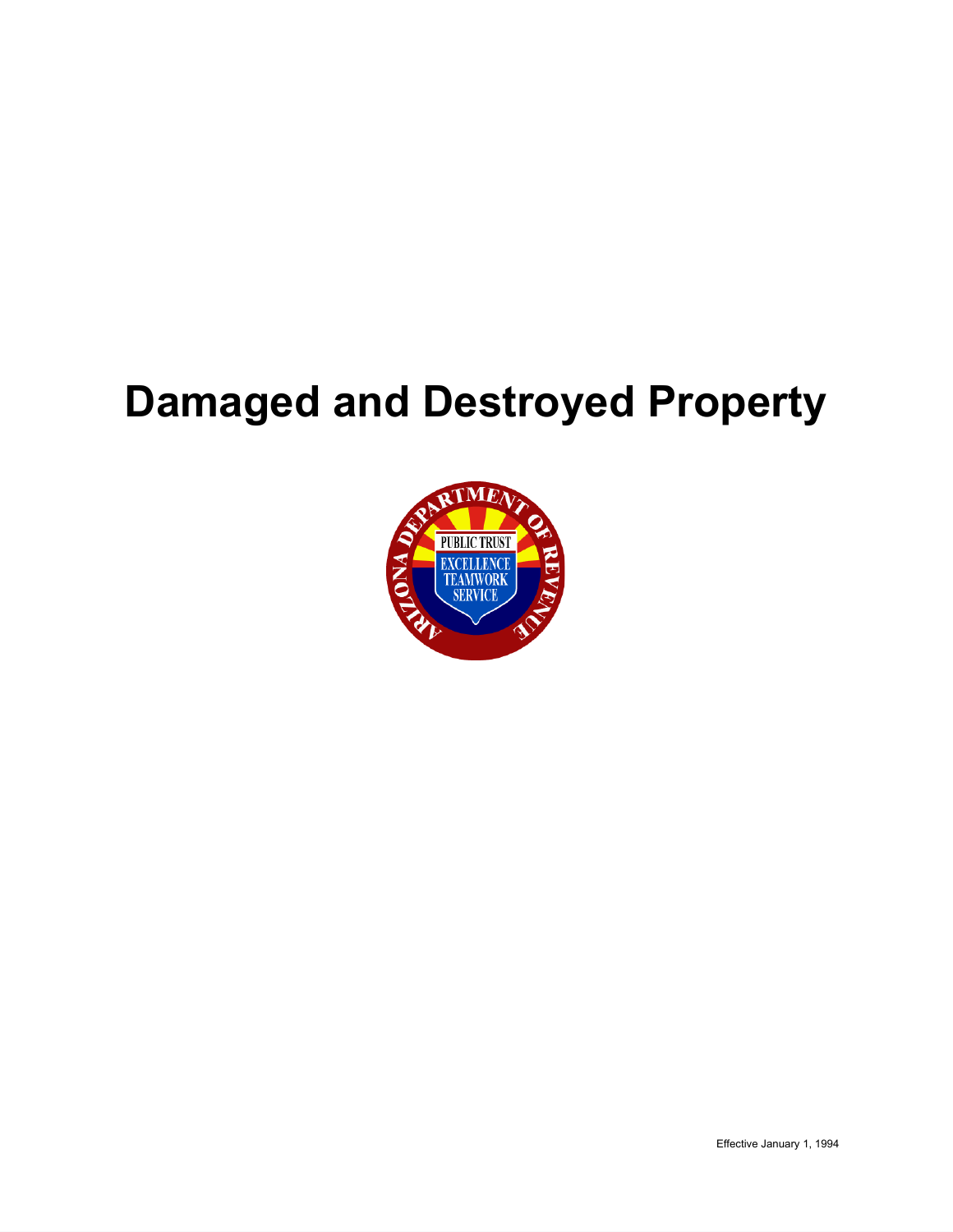### **Damaged Property Defined**

For purposes of this guideline, "damaged property" is property which has sustained physical injury to the extent that the use of the property is restricted. Damaged property is property that is damaged but not affected to the point that the property cannot be used or that the cost to cure the damage is so great as to render the damage incurable. If a property is categorized as damaged, the damage to the property should be identifiable as having been caused by a specific verifiable event (i.e., accident, fire, flood, storm, etc.).

### **Partially Damaged or Partially Destroyed Property**

Frequently only a portion of an improvement will be damaged or destroyed. If the damaged portion restricts the use of the undamaged portion of the property, the total property may be treated as damaged. If the destroyed portion of the improvement renders the remainder of the improvement nonfunctional for any use, the entire improvement may be treated as destroyed. If the undamaged portion of the structure is still functional, a damaged or destroyed adjustment will be applied only to the damaged or destroyed portion of the structure.

If manufactured housing, mobile homes, mobile offices or travel trailers have incurred curable damage resulting from wind, fire or flood, the value of the damaged unit will be reduced based on the cost to cure the damage sustained by the structure(s). If the cost to cure the damage is incurable, the mobile unit will be treated as destroyed property.

### **Property Destroyed Prior to Tax Roll Closing**

In the case of property destroyed before the assessor has closed the tax roll on which the destroyed property is listed, the assessor may, with approval of the department, change the value of the property to reflect its full cash value after destruction. A.R.S. [42-11056.](https://www.azleg.gov/viewDocument/?docName=http://www.azleg.gov/ars/42/11056.htm)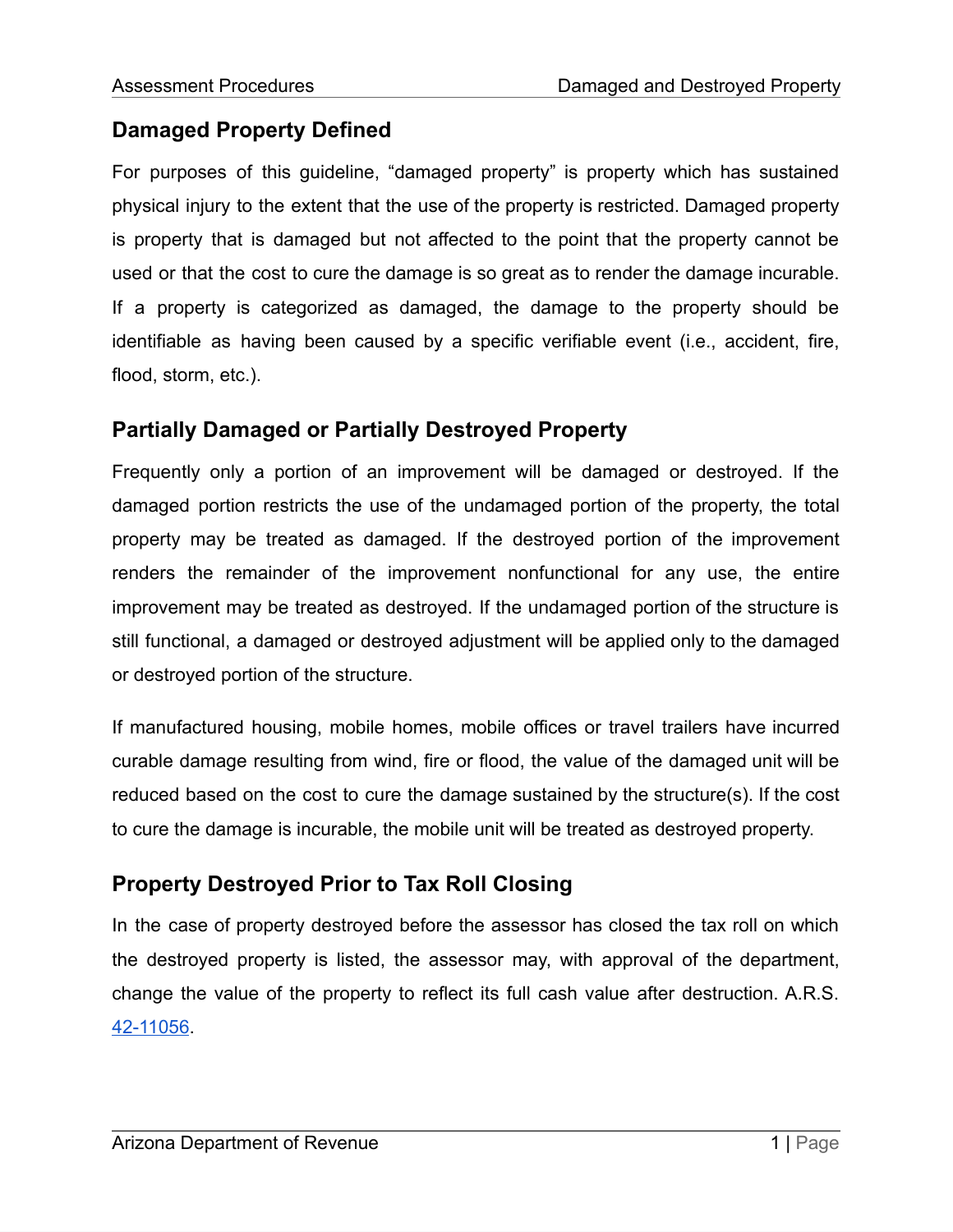### **Property Destroyed After Tax Roll Closing**

When a structure has been destroyed after the assessor has closed the tax roll on which the destroyed property is listed, a prorated value will be established by the county board of supervisors. A.R.S. [42-15157](https://www.azleg.gov/viewDocument/?docName=http://www.azleg.gov/ars/42/15157.htm).

### **Valuation of Damaged Property**

There is no statutory authority for a reduction in value of real property damaged after the appraisal date (January 1) of the tax year. Property which is damaged (but not destroyed) on or after January 1 of a given tax year will not be revalued for the tax year in which the property was damaged. Such property will be reappraised for the following tax year and the value established will be the value of the property as of January 1 of the year following the year in which the damage was sustained. The amount of damage will be determined through use of the form "Damaged or Destroyed Property Petition" (DOR 82135, Appendices A and B). This value may be checked for accuracy by use of the cost to cure method and the application of other standard appraisal methods and techniques.

Example 3.7.1 (No appreciation or depreciation and no repairs made):

| Value of Improvement January 1, 1990 | \$100,000 |
|--------------------------------------|-----------|
| Value used to calculate 1990 taxes   | 100,000   |
| Fire damage February 1, 1990         | 50,000    |
| Value of improvement January 1, 1991 | 50,000    |
| Value used to calculate 1991 taxes   | 50,000    |

In cases where damage is caused by a permanent condition (i.e., location in the flood plain of a stream or river), that condition may be permanently reflected in the property's value by adjusting the land value and applying appropriate obsolescence to the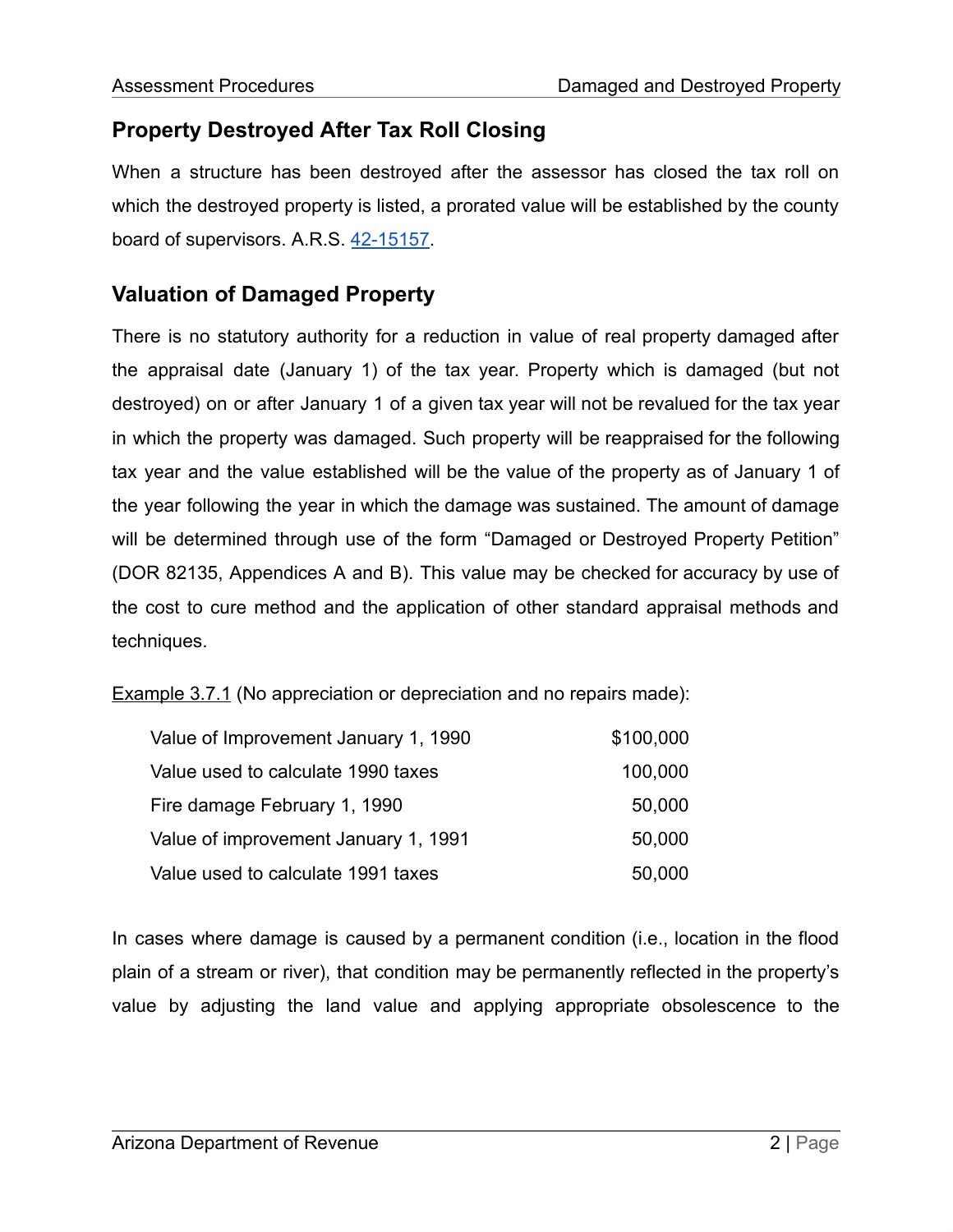improvements. Such permanent adjustments must be documented and justified in the assessment records.

### **Use of the Damaged or Destroyed Property Petition (Form DOR 82135)**

Arizona Revised Statute 42-148 requires that the department be provided a notice of every change in valuation or assessment. DOR Form 82135 will be used to estimate the percentage of destruction or damage a property has suffered. A copy of each completed form DOR 82135 will be submitted to the department for review.

A "Damaged or Destroyed Property Petition" will be completed for each improvement that has been damaged, destroyed, partially damaged or partially destroyed. Instructions for completing the form are outlined on the reverse side of the form. Completed forms will be maintained in the assessors permanent file for future reference. A copy of this form may be used as a support document for completing an "Assessment and Tax Roll Correction Resolution" (form 82690).

# **Entering Data Pertaining to Damaged or Destroyed Property in the Construction Cost System**

After completion of the DOR 82135 form and acceptance by the department of the DOR 82690 form, the percent good (note 6) developed on DOR 82135 is to be transferred to the appropriate data collection form for further processing.

- 1. Completely Destroyed Improvements If an improvement is completely (100%) destroyed the ensuing procedure shall be followed:
	- a) Determine the appropriate data collection form (residential, commercial, mobile home parks, golf course, cattle feedlot, vineyard/tree crop or agricultural).
	- b) Complete the heading section of the form as instructed in the construction cost manual forms and instruction section, except for "percent complete" and "review".
	- c) Enter "0" in "percent complete" block.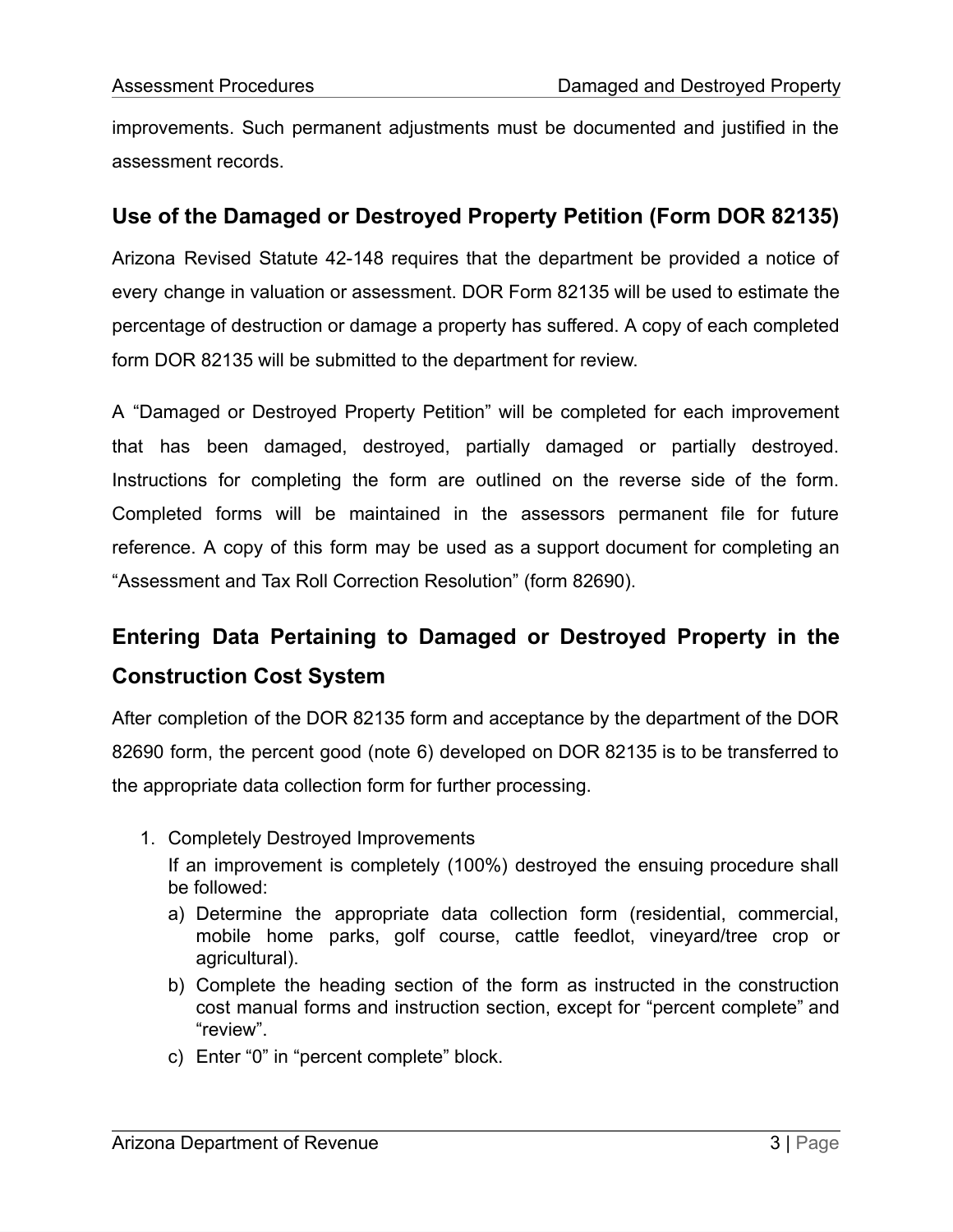- d) Enter "3" in "review" block.
- e) Gain access to computer program PC01 "PROP TAX: CONSTRUCTION COST". After gaining access, the first screen is "MENU". Select "IM-improvement maintenance". The second screen - "improvement selection" should now be viewable. (Illustration C)
- f) Enter information required in high-lighted area (Illustration C & D)
	- 1) PARCEL ID must be completed. This information should be available on the DOR 82135 form, property record card, or browse the "inquiry" option as in step 3.
	- 2) A decision must be made on the "current" or "future" improvement file. Enter "C" for current.
	- 3) Decision must be made on "option: add, change, delete or inquiry." Enter "D" for delete.
	- 4) Press "enter = continue." This will bring up a new screen (Illustration E).
- g) Insert IMPR number and section. If these numbers agree with the IMPR number and section on the next line below, move cursor to "DELETE IMPR" space for next step. If they do not agree, press "Enter". The computer will then move the desired improvement into this position. Move cursor to "DELETE IMPR" for next step.
- h) Insert IMPR number and section in highlighted space behind "DELETE IMPR" and press "enter". This action completes the deletion of the destroyed improvement.
- 2. Partially Damaged/Destroyed Property

The following data entry procedure will be used to adjust the values of partially damaged/destroyed properties.

- a) Determine the appropriate data collection form (residential, commercial, mobile home parks, golf course, cattle feedlot, vineyard/tree crop or agricultural).
- b) Complete the heading section of the form as instructed in the construction cost manual - forms and instruction section, except for "percent complete" and "review".
- c) Enter "percent good" from dor 82135 form, in the "percent complete" block (round off percent good to full percent).
- d) Enter "2" in the "review" block.
- e) Gain access to computer program PC01 "PROP TAX: CONSTRUCTION COST". After gaining access, the first screen is "MENU". Select "IM improvement maintenance". "IMPROVEMENT SELECTION" should now be viewable. (Illustration C).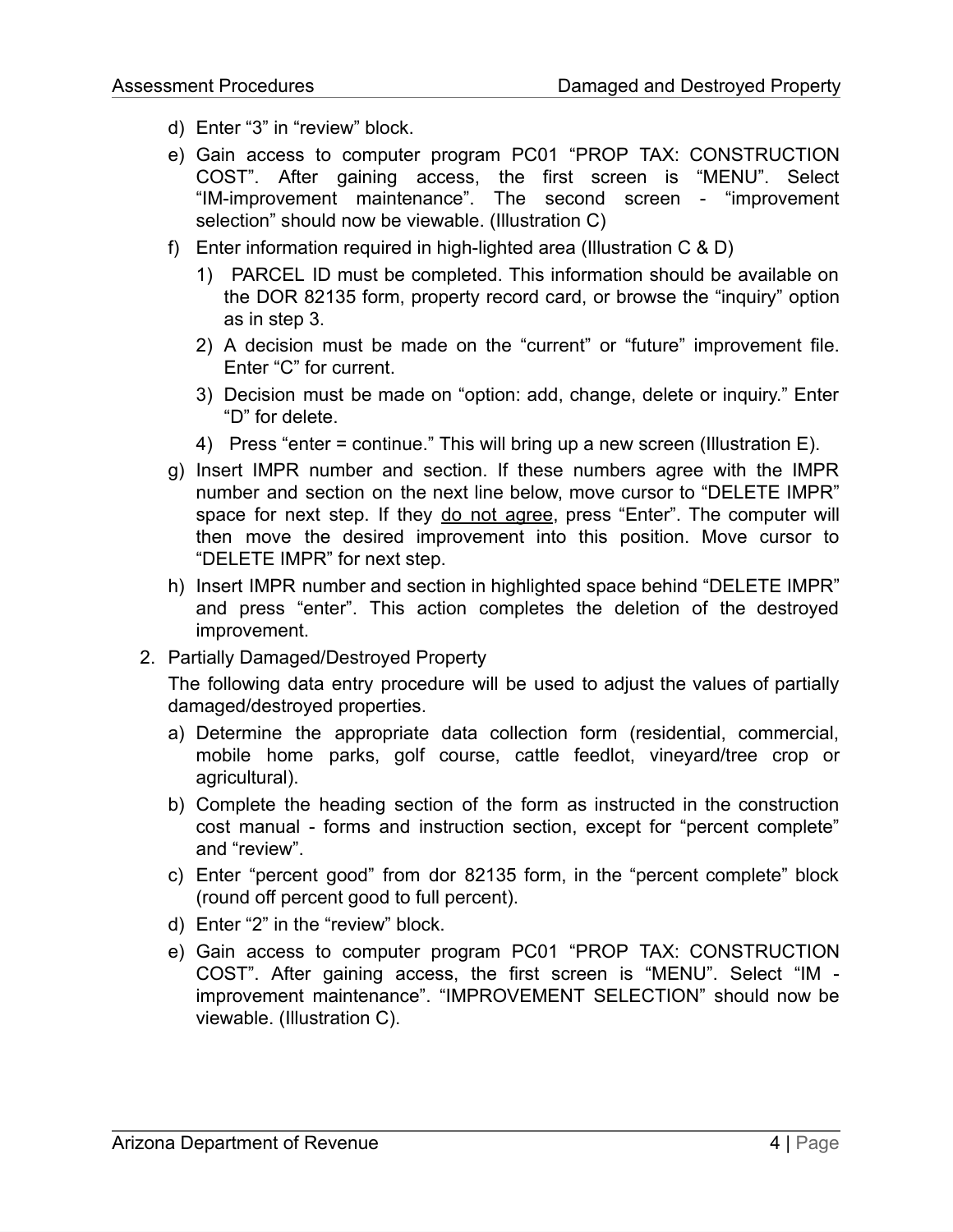- f) Enter information required in highlighted area (Illustration C and D)
	- 1) Parcel I.D. must be completed. This information should be available on the DOR 82135 form, or on the property record card, or browse the "inquiry" option as in step 3.
	- 2) A decision must be made on "current" or "future" improvement file. Enter "C" for current.
	- 3) Decision must be made on "option: add, change, delete or inquiry". Enter "C" for change
	- 4) Press "enter" = continue." This will bring up a new screen (Illustration F)
- g) Verify Parcel ID, change "Needs Review" to "2", press "PF5 = base factors" (Illustration F)."Base Factors" will appear on the screen (Illustration G).
- h) Verify "improvement" information then change "partial complete" to agree with "percent good" from DOR 82135 form (Illustration G). Zeros in "partial complete" defaults to 100%. Press "PF6 = save improvements." This action returns to previous screen (Illustration F).
- i) With this screen, press "PF6 = IMPR DESC". This action will bring up an inquiry screen (Illustration H).
- j) Verify Parcel ID, then enter brief explanation of damage in the description area. Press "PF7 = return to gen. info." This brings back the change screen (Illustration F).
- k) Press "enter" to save improvement. The computer then verifies "IMPR SAVED." With this response, the procedure is complete. The "assessable FCV" should indicate the damaged improvement.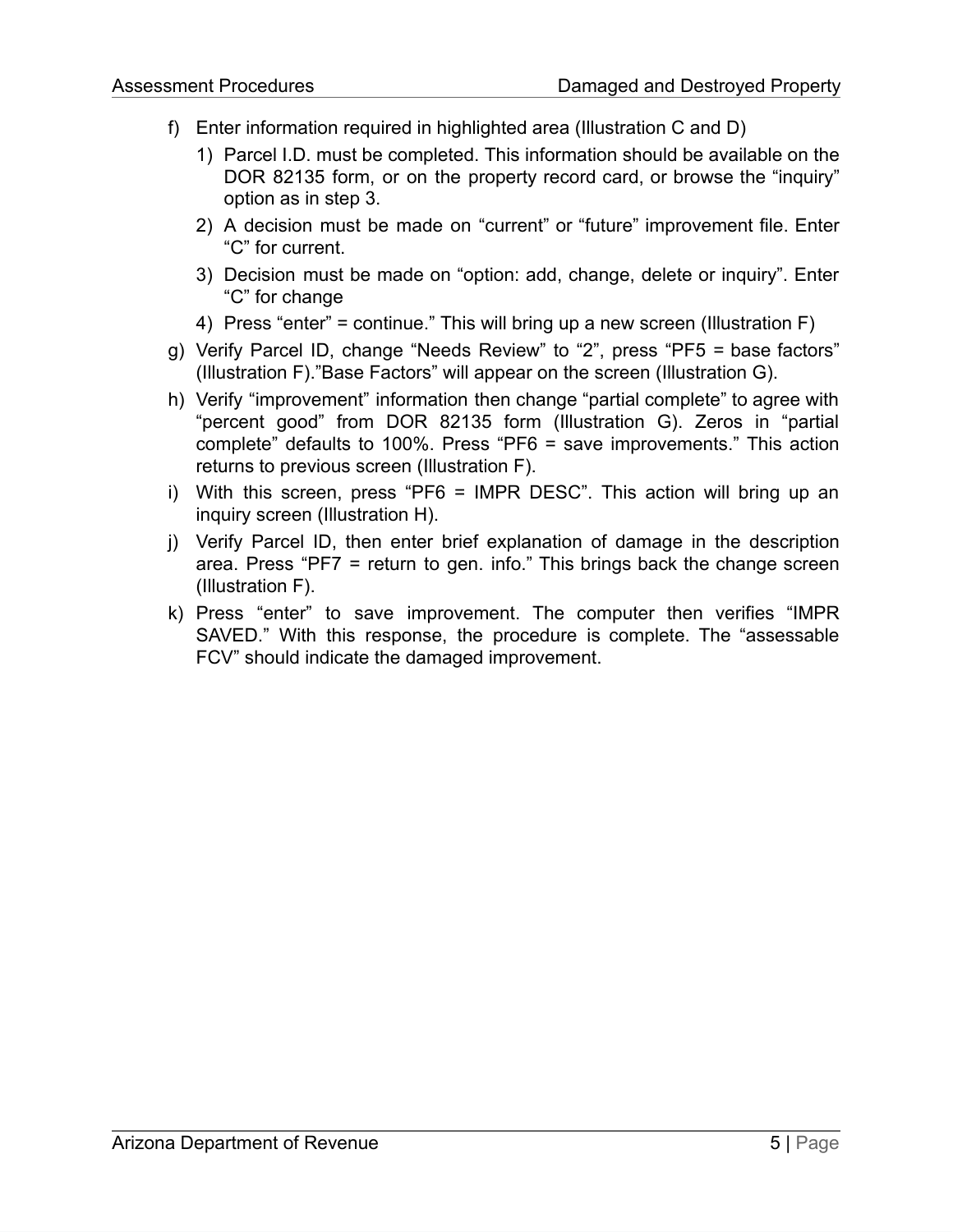### **Illustration C**

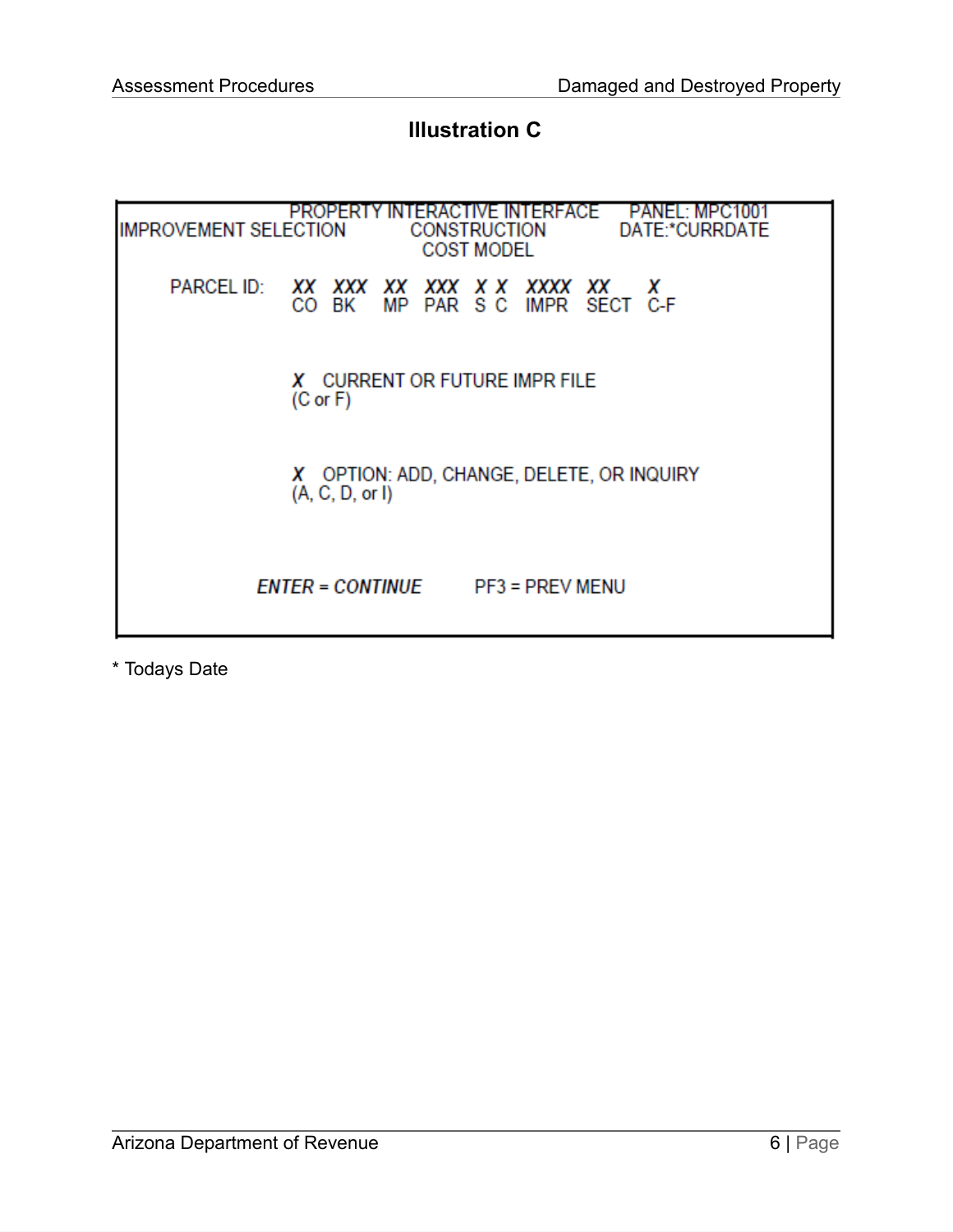### **Illustration D**

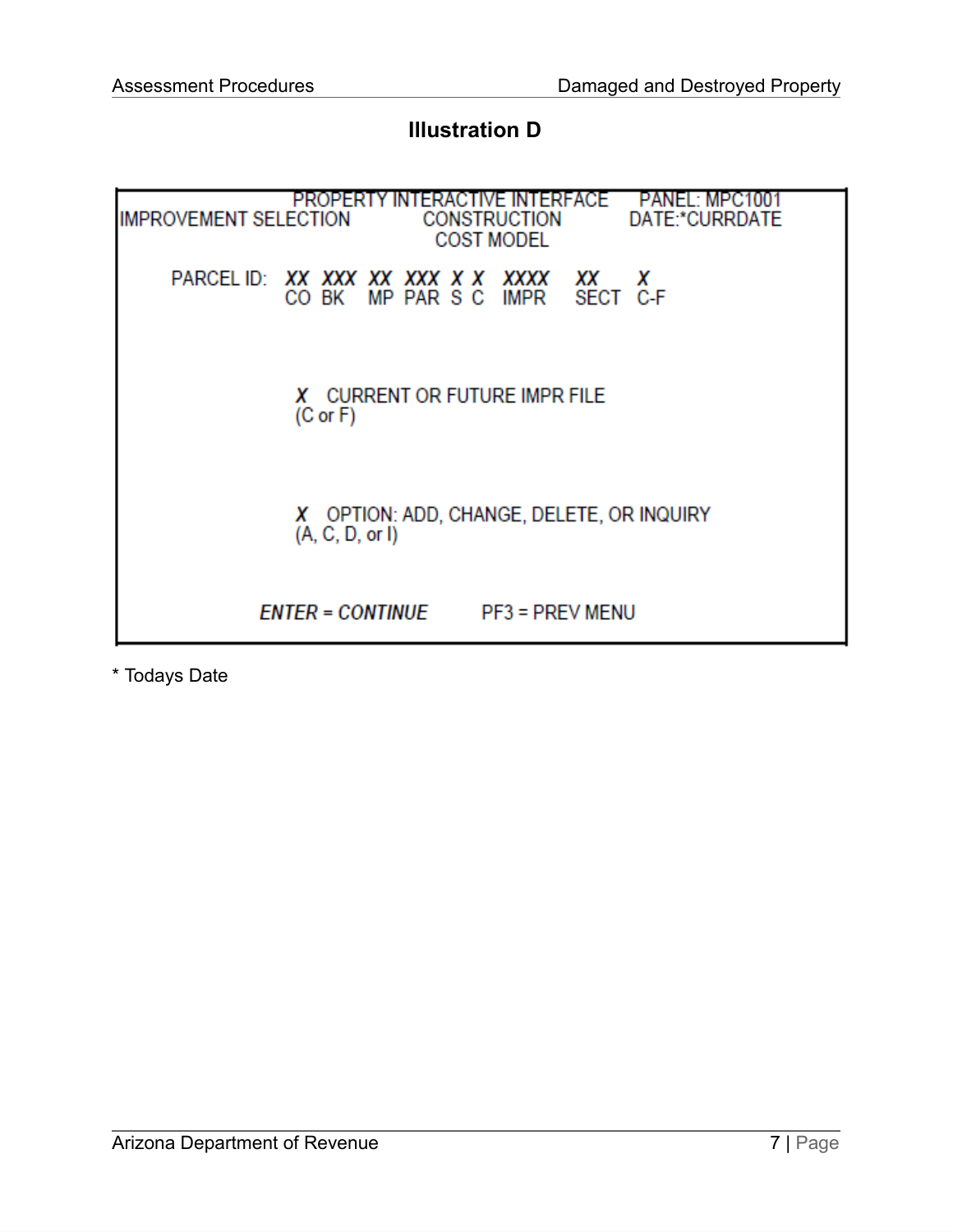### **Illustration E**

| PANEL: MPC1001<br>PROPERTY INTERACTIVE INTERFACE<br>DATE:*CURRDATE<br><b>IMPROVEMENT DELETE</b><br>CONSTRUCTION<br><b>COST MODEL</b>                           |                                                                        |                                                                                                                                           |                                                                                          |  |
|----------------------------------------------------------------------------------------------------------------------------------------------------------------|------------------------------------------------------------------------|-------------------------------------------------------------------------------------------------------------------------------------------|------------------------------------------------------------------------------------------|--|
| <b>PARCEL ID:</b>                                                                                                                                              | XX XXX<br>CO BK                                                        | XХ<br>XXX<br>x x<br>XXXX<br>s c<br>МP<br>PAR<br>IMPR                                                                                      | x<br>XХ<br>SECT C-F                                                                      |  |
| IMPR NBR AND SECTION:<br>XXXX XX                                                                                                                               |                                                                        |                                                                                                                                           |                                                                                          |  |
| IMPR NO<br>XXXX<br><b>MODEL</b><br>0103<br><b>COND</b><br>1.00<br>1.00<br>PCT CMP<br><b>STORIES</b><br>1.0                                                     | <b>CLASS</b><br>D<br>OBSOL<br>.00<br>1.00<br>MOD<br><b>ST HT</b><br>08 | SECT'N XX SINGLE FAMILY DWELLING<br><b>CONST YR</b><br>1988<br><b>IPR</b><br>0<br><b>GR FL PERIM</b><br>189<br>TOTAL AREA 1961 ASSESS FCV | APPRAISAL DATE 01 01 88<br>UPDATE DATE<br>01 01 88<br><b>GR FL AREA</b><br>1961<br>75650 |  |
| <b>IMPR NO</b><br><b>MODEL</b><br>COND<br><b>PCT CMP</b><br><b>STORIES</b>                                                                                     | <b>SECT'N</b><br><b>CLASS</b><br>OBSOL<br>MOD<br>ST HT                 | <b>CONST YR</b><br><b>IPR</b><br><b>GR FL PERIM</b><br><b>TOTAL AREA</b>                                                                  | APPRAISAL DATE<br><b>UPDATE DATE</b><br><b>GR FL AREA</b><br><b>ASSESS FCV</b>           |  |
| <b>DELETE IMPR</b><br>XXXX                                                                                                                                     |                                                                        |                                                                                                                                           |                                                                                          |  |
| IPF3 =EXIT_PF5 =DESC_PF7 =HISTORY_PF9 =NEXT IMPR                            PF11=NEXT PAR<br>PF4 = MN MENU PF6 = IPR PF8 = COMP'S PF10 = PREV PAR PF12 = PRINT |                                                                        |                                                                                                                                           |                                                                                          |  |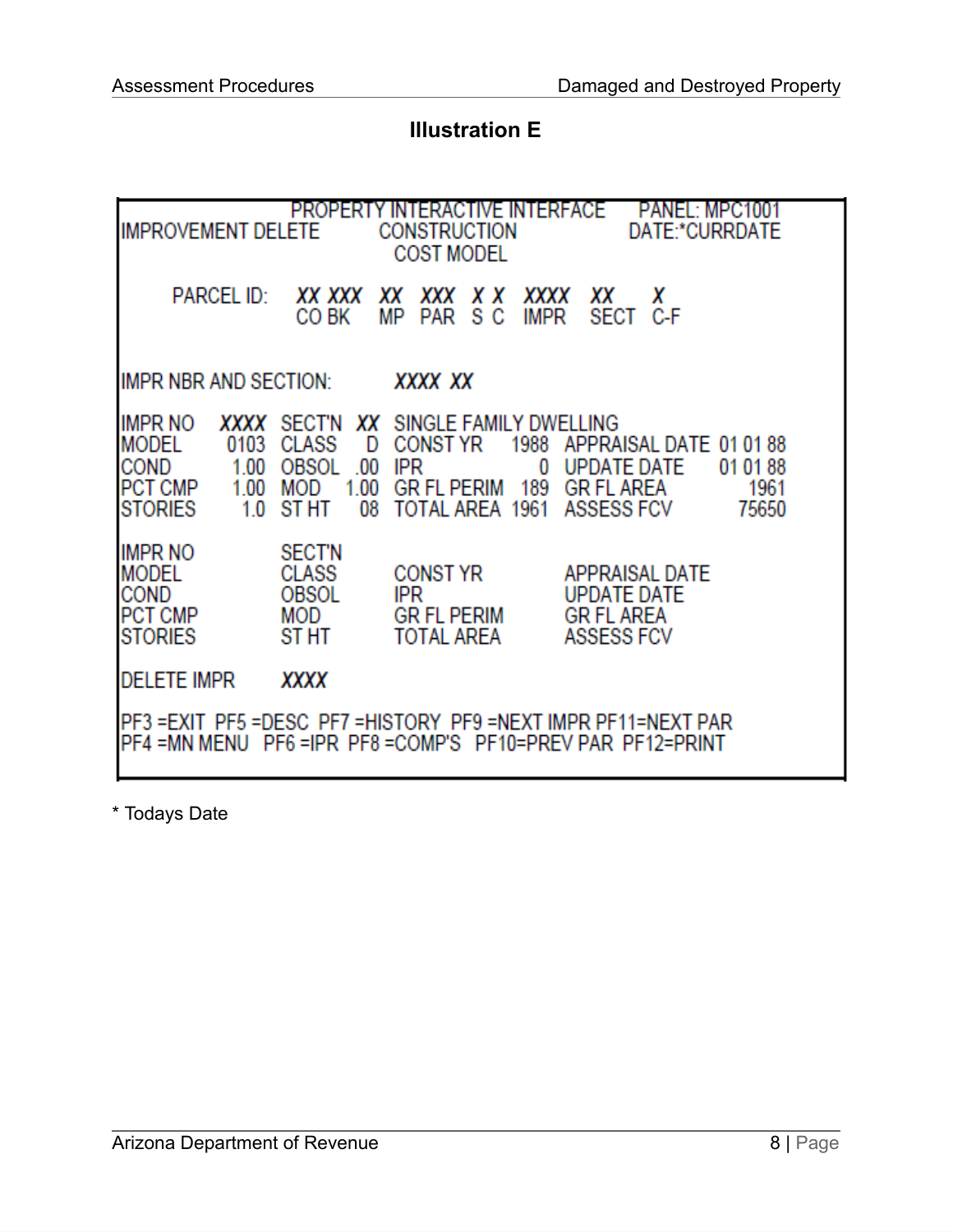## **Illustration F**

| PROPERTY INTERACTIVE INTERFACE<br><b>PANEL: MPC</b><br><b>IMPROVEMENT GENERAL INFO</b><br>DATE:*CURRDATE<br><b>CONSTRUCTION</b><br><b>CHANGE</b><br><b>COST MODEL</b> |          |                                             |                                                     |                          |                     |                       |  |
|-----------------------------------------------------------------------------------------------------------------------------------------------------------------------|----------|---------------------------------------------|-----------------------------------------------------|--------------------------|---------------------|-----------------------|--|
| <b>PARCEL ID:</b>                                                                                                                                                     | XХ<br>CO | XXX XX<br>MP<br>ВK                          | XXX<br>PAR SC                                       | x x                      | XXXX<br><b>IMPR</b> | XХ<br>X<br>SECT C-F   |  |
|                                                                                                                                                                       |          | <b>IPR OWNER:</b><br><b>APPRAISAL DATE:</b> |                                                     | 01<br>01<br><b>MM DD</b> | 0<br>88<br>YY       |                       |  |
|                                                                                                                                                                       |          | <b>APPRAISER NO:</b>                        |                                                     |                          | 98765               |                       |  |
|                                                                                                                                                                       |          | <b>NEEDS REVIEW:</b>                        |                                                     |                          | 2                   |                       |  |
| <b>REPL FCV:</b>                                                                                                                                                      | 77990    | LOC REPL FCV: 75650                         |                                                     |                          |                     | ASSESSABLE FCV: 43877 |  |
| <b>PRESS "ENTER" TO SAVE IMPROVEMENT</b>                                                                                                                              |          |                                             |                                                     |                          |                     |                       |  |
| PF3 = EXIT<br><b>PF4 = MAIN MENU</b>                                                                                                                                  |          |                                             | <b>PF5 = BASE FACTORS</b><br><b>PF6 = IMPR DESC</b> |                          |                     | $PF7 = IPR$ OWNER     |  |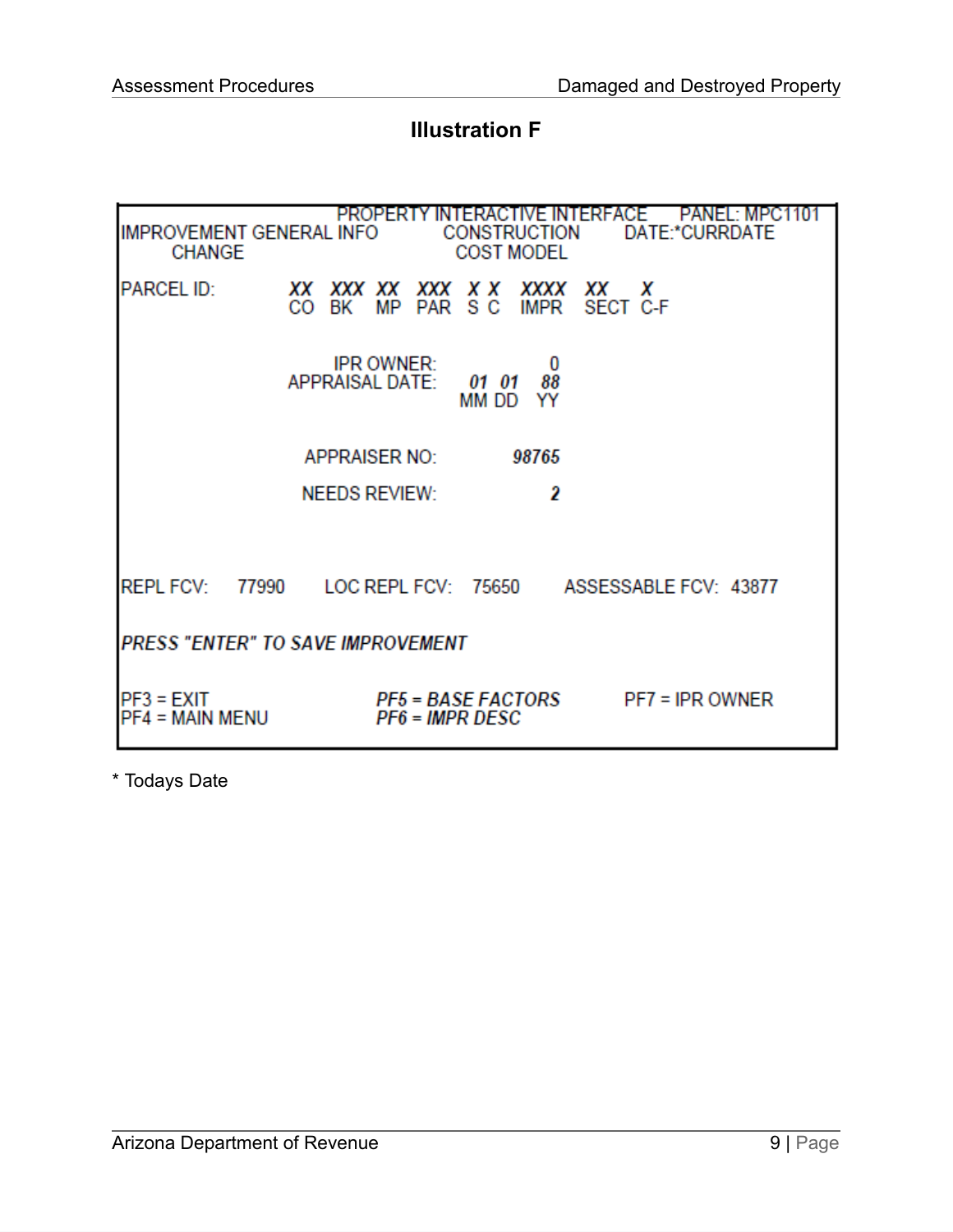### **Illustration G**

| <b>IMPROVEMENT</b><br>BASE FACTORS                                    | PROPERTY INTERACTIVE INTERFACE PANEL: MPC2101<br>CONSTRUCTION COST MODEL |                                     | DATE:*CURRDATE                              |
|-----------------------------------------------------------------------|--------------------------------------------------------------------------|-------------------------------------|---------------------------------------------|
| <b>IMPROVEMENT:</b>                                                   | 07 111 11 111 8 0002 01                                                  |                                     | YEAR:<br>88                                 |
| <b>BASE MODEL</b><br>0103                                             | CLASS<br><b>DESCRIPTION</b><br>D                                         | SINGLE FAMILY DWELLING              | <b>MARKET-SUB</b><br><b>XXXX</b>            |
| GROUND FLOOR<br>AREA<br><b>PERIM</b><br>00189<br>0001961              | TOTAL FLOOR<br>AREA<br>0001961                                           | NUMBER OF<br><b>STORIES</b><br>01.0 | <b>AVG STORY</b><br><b>HEIGHT</b><br>08     |
| 1988                                                                  | CONSTRUCTION YEAR PARTIAL COMPLETE<br>00                                 |                                     | <b>PERCENT OWNERSHIP</b><br>1.0000          |
| <b>OBSOLESCENCE</b><br>00                                             | <b>MODERNIZATION</b><br>1.00                                             |                                     | <b>PHYSICAL</b><br><b>CONDITION</b><br>1.00 |
| COST MARKET REPLACEMENT LOC REPLACEMENT ASSESSABLE<br>FULL CASH VALUE | <b>FULL CASH VALUE</b><br>\$77990                                        | \$75650                             | FULL CASH VALUEFULL CASH VALUE<br>\$75650   |
| $PF3 = EXIT$<br>PF4 = MAIN MENU                                       | <b>PF5 = COMPONENTS</b><br><b>PF6 = SAVE IMPROVEMENT</b>                 |                                     |                                             |